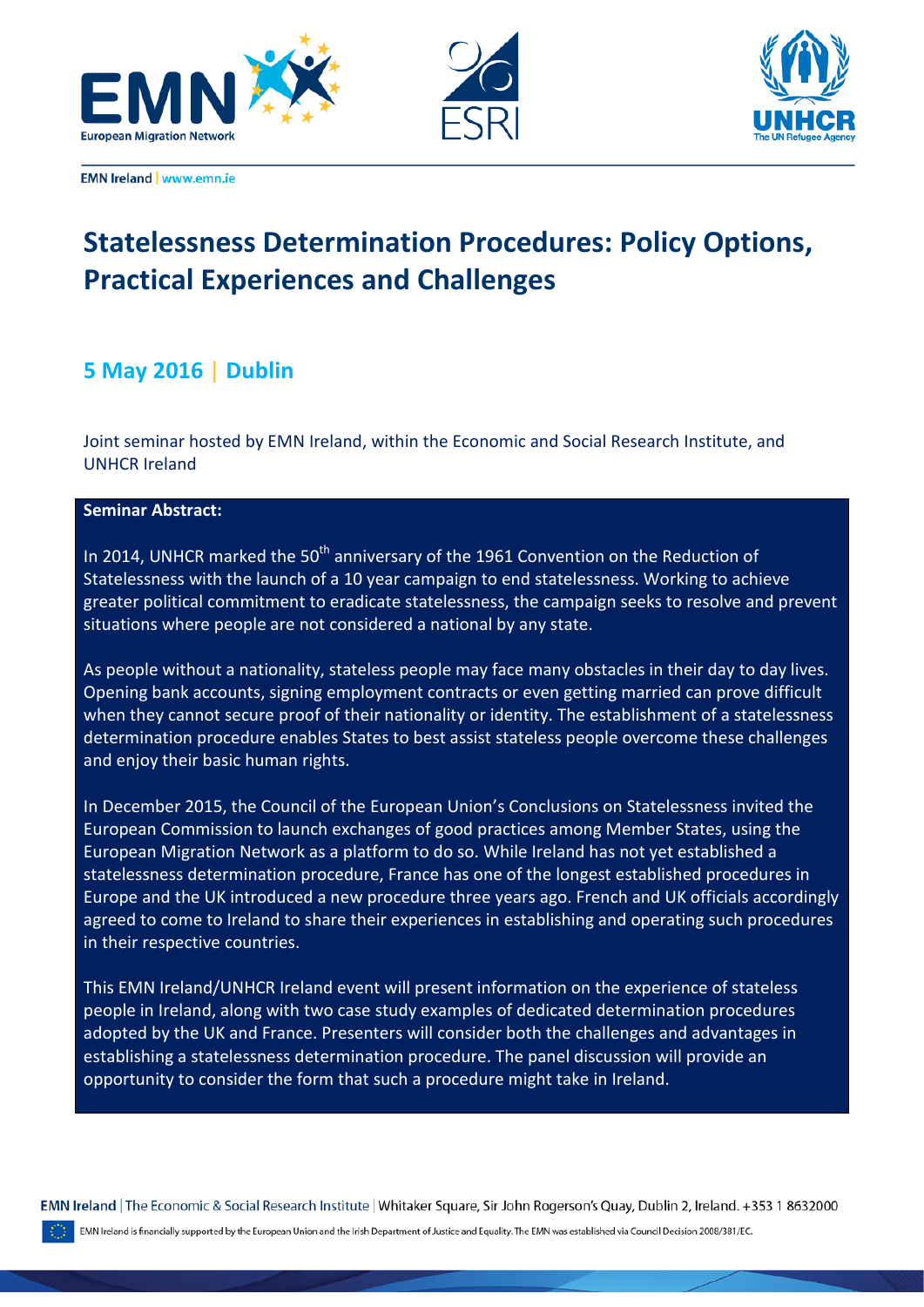![](_page_1_Picture_0.jpeg)

# **Seminar Agenda**

| 09:30 | <b>Arrival and registration</b>                                                                                                           |
|-------|-------------------------------------------------------------------------------------------------------------------------------------------|
| 10:00 | <b>Welcome</b>                                                                                                                            |
|       | • Prof Alan Barrett, Director, Economic and Social Research Institute                                                                     |
|       | Chair: Emma Quinn, Head of EMN Ireland                                                                                                    |
| 10:05 | <b>Statelessness in Ireland: Introduction and context</b>                                                                                 |
|       | • Susan McMonagle, Protection Assistant, UNHCR Ireland and                                                                                |
|       | . Anne Sheridan, Senior Policy Officer, EMN Ireland                                                                                       |
| 10:30 | Experiences of statelessness and practical obstacles to regularising status                                                               |
|       | • Catherine Cosgrave, Legal Services Manager, Immigrant Council of Ireland                                                                |
| 10:50 | Tea/Coffee break                                                                                                                          |
| 11:05 | UK statelessness determination: policy and practical experience                                                                           |
|       | • Lea Jones, Senior Policy Adviser, Asylum and Family Policy, Immigration and<br>Border Policy Directorate, UK Home Office                |
| 11:25 | French policy, experience and practice on statelessness                                                                                   |
|       | • Mourad Derbak, Chef de la Division Europe, Bureau des Apatrides, OFPRA<br>(Office Français de Protection des Réfugiés et des Apatrides) |
| 11:45 | <b>Panel discussion</b>                                                                                                                   |
|       | Chair: Hilkka Becker, Solicitor / Independent Legal Expert                                                                                |
|       | <b>Participants:</b>                                                                                                                      |
|       | . Irish Naturalisation and Immigration Service                                                                                            |
|       | • Immigrant Council of Ireland                                                                                                            |
|       | · Office Français de Protection des Réfugiés et des Apatrides (OFPRA)                                                                     |
|       | . Immigration and Border Policy Directorate, UK Home Office                                                                               |
|       | • UNHCR Ireland                                                                                                                           |
| 12:15 | <b>Closing Remarks</b>                                                                                                                    |
|       | • Enda O'Neill, Head of Office, UNHCR Ireland                                                                                             |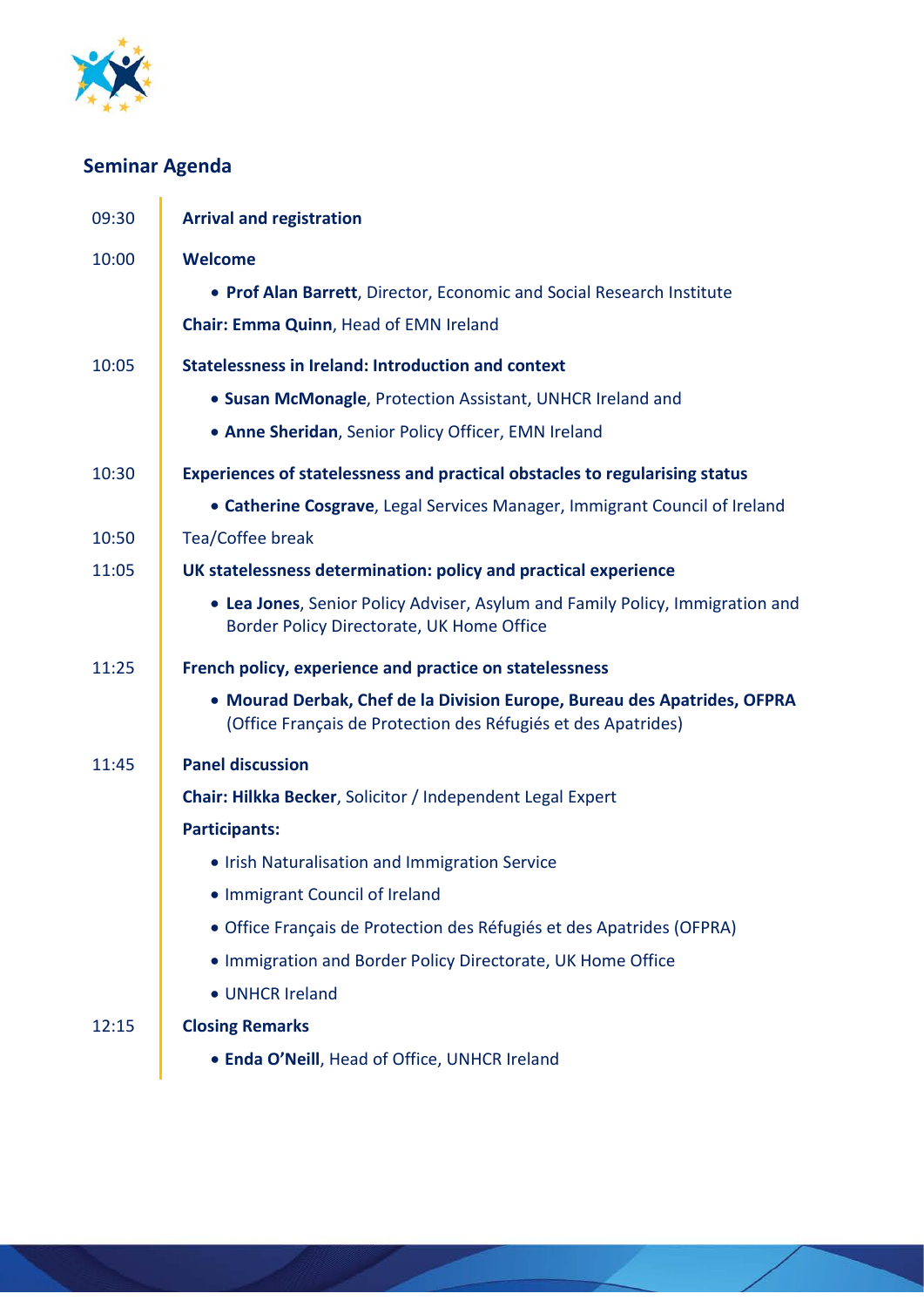![](_page_2_Picture_0.jpeg)

# **Speaker Biographies**

**Alan Barrett:** Director, Economic and Social Research Institute (ESRI)

Alan Barrett joined the ESRI in 1994, upon the completion of his doctoral studies at Michigan State University. His main research areas are labour economics and population economics. Between 2001 and 2003, Alan was seconded to the Department of Finance (Ireland's Treasury) where he worked on the long-term fiscal implications of population ageing. Between 2011 and 2013, he was seconded to the Irish Longitudinal Study on Ageing (TILDA) at Trinity College Dublin where he worked as Project Director. He was a member of the Irish Fiscal Advisory Council from 2011 to 2015. Alan is a Research Fellow with IZA (Institute for the Study of Labor) in Bonn, Germany and an Honorary Fellow of the Society

#### **Anne Sheridan:** EMN Senior Policy Officer

Anne Sheridan is Senior Policy Officer within the Irish National Contact Point of the European Migration Network (EMN), within the ESRI. Anne is seconded to the ESRI from the Department of Justice and Equality where she worked in the Immigration and Citizenship Policy Division of the Irish Naturalisation and Immigration Service. Anne holds an LL.M in International Human Rights Law from NUI Galway, an LL.B from DIT and an MA (English literature) from NUI Maynooth.

**Catherine Cosgrave:** Legal Services Manager at Immigrant Council of Ireland Independent Law Centre

Catherine Cosgrave is a law graduate of University College Dublin, the University of Edinburgh and the Honourable Society of the Kings Inns. Following graduation, Catherine qualified as a barrister and subsequently became a solicitor. In 2013, she was appointed as the founding Director of the Law Centre for Children

and Young People (Ireland), an independent human rights organisation promoting access to justice for children and young people. Before taking up this role, she spent 13 years in legal practice specialising in human rights and migration law during which time she developed a particular interest in the rights and protections afforded to victims of trafficking and children in care. In addition to legal practice, she has worked as a legal trainer/consultant and lecturer at the University of Limerick and the Dublin Institute of Technology. She is a member of the Board of Women's Aid, a leading organisation working to stop domestic violence against women and children.

### **Enda O'Neill:** Head of Office, UNHCR Ireland

Enda O'Neill assumed the role of Acting Head of Office for UNHCR Ireland in November 2015 having previously worked as Associate Protection Officer there since 2013. In that role he oversaw the protection work of the office and worked closely with the Asylum determining bodies in Ireland to deliver training and support the further development of quality mechanisms. He also contributed to previous UNHCR events on statelessness and worked on a number of individual cases of statelessness through an adhoc referral system with the Department of Justice. Previously he worked as the project Director of the European Database of Asylum Law (EDAL), with the Irish Refugee Council.

He is a qualified Barrister from the Kings Inns and holds an LLM in European Law from Kings College, London. He practiced in the areas of criminal law, judicial review and immigration and asylum law for a number of years in the Irish courts. He also holds a B.A. in English and Philosophy from University College, Cork and a Diploma in Journalism from the Irish Academy, Dublin.